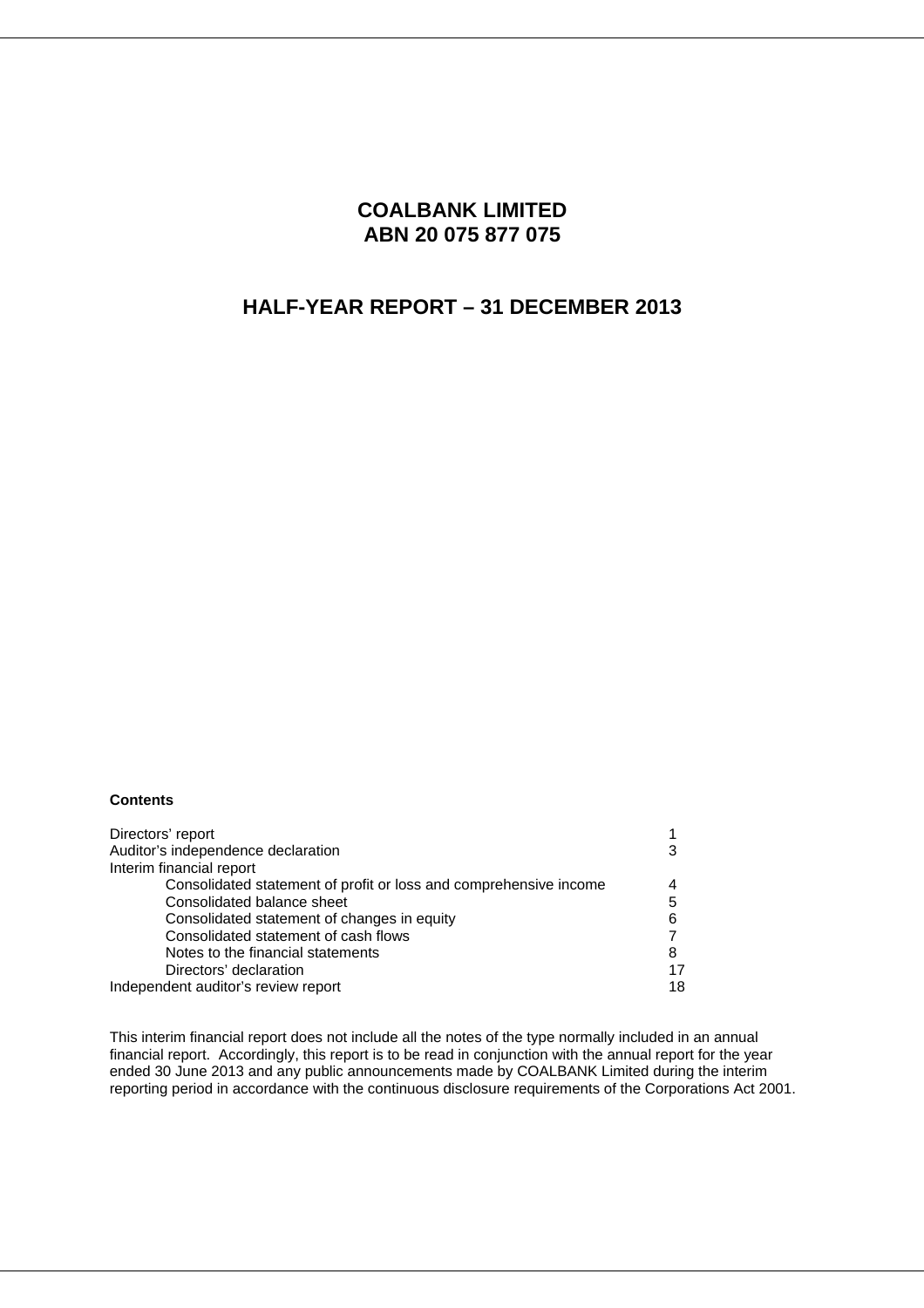## **DIRECTORS' REPORT**

Your directors present their report on the consolidated entity consisting of COALBANK Limited and the entities it controlled at the end of, or during, the half-year ended 31 December 2013.

#### **Directors**

A Chan, N Bolkus, G Lam and D Chan were appointed directors on 22 November 2013 and continue in office at the date of this report.

R Marks was appointed as a director on 23 November 2013 and continues in office at the date of this report.

R Clarke, G A J Baynton, W R Stubbs, L R Grimstone, G Baker and S Ever were directors from the beginning of the financial year until their resignation on 22 November 2013.

#### **Review of operations**

The profit after income tax of the Group for the half-year was \$446,559 (2012: loss \$1,022,113). The profit includes the one-off profit from discontinued operations of \$1,335,555 as detailed in note 11 to the financial **statements** 

The principal field exploration activities in the half-year were limited to rehabilitation of a small number of drill sites in the Tambo region remaining from a previous drilling programme.

The Company conducted further research into historical records, which, along with other evidence, has identified additional coal intersections in COALBANK's South East Queensland EPCs and further validated the Company's existing data set. The additional data has enabled the refinement and prioritization of the next phase of drilling targets for these EPCs.

### **CORPORATE ACTIVITIES:**

### **Proportional Takeover Transaction**

As previously announced on 27th August 2013, Treasure Wheel Global Limited (Treasure Wheel), made a proportional takeover offer for 75% of each COALBANK shareholder's shares at 1 cent per share. On 16th October 2013 shareholders in COALBANK voted in favour of the proportional takeover. The company completed the proportional takeover in which Treasure Wheel attained an interest of 62.3% in Coalbank on 12 November 2013.

### **Convertible Bond Variation**

As previously announced, the parties also entered into a further deed of variation concerning the terms for the repayment and/or conversion of the loan provided by Treasure Wheel to redeem the convertible bonds currently on issue (Loan). To facilitate the repayment of the Loan at the end of the loan term, Treasure Wheel may elect to convert all or part of the Loan (and any accrued interest) into equity at \$0.015 per COALBANK share, which conversion will be subject to shareholder approval. Treasure Wheel must provide at least 30 days notice prior to end of the term of the loan should it wish to convert to Coalbank ordinary shares or be repaid in cash.

#### **Partial Asset Sale**

The partial asset sale announced on 27<sup>th</sup> August 2013 has been completed. Treasure Wheel agreed to acquire COALBANK's Biloela South, Coalbank South, and Chinchilla East EPCs, and Harvest Metals Pty Ltd for \$2,000,000 independently of the proportional takeover of Coalbank Limited.

### **Issue of New Shares and Unlisted Options Cancelled**

As announced on 25 October 2013 the company cancelled by agreement, 40 million unlisted options exercisable at 25 cents each. This cancellation satisfied the conditions of the Treasure Wheel Offer outlined in the Target Statement lodged with ASX on 20 September 2013.

The Company also issued 8,250,000 fully paid ordinary shares upon exercise of Performance Rights as a consequence of the change of control in the company.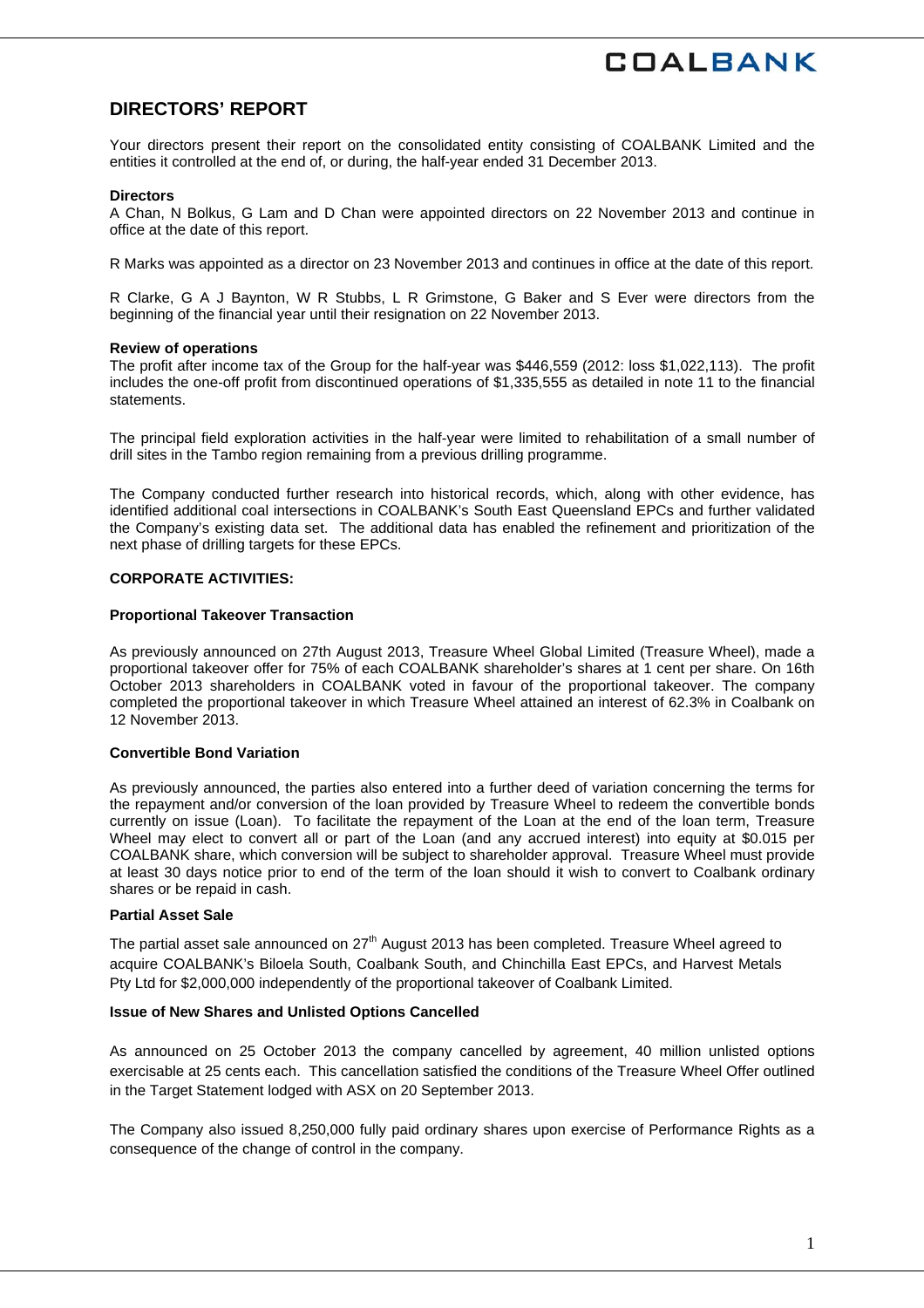### **Strategic Direction**

On 13 November 2013 COALBANK provided an update on the Company's strategic direction following the successful proportional takeover offer by Treasure Wheel. As previously announced, this changeof-control provides shareholders and new investors with the opportunity to participate in the Company's future.

Treasure Wheel advised its intention to pursue a dual strategy for COALBANK focusing on:

- 1. **Coal procurement and trading** to pursue short-to-medium term revenue opportunities; and
- 2. **Exploration and development** of existing and new coal projects for the creation of longer-term shareholder value.

This dual strategy provides a long-term solution for building shareholder wealth by introducing new revenue opportunities.

#### **Executive Appointments**

On 2 December 2013 the Company announced the appointment of a new Chief Executive Officer, Mr Andrew Fogg. Mr Bruce Patrick, who has been Chief Executive Officer of Coalbank since 30 August 2011, continues to provide his services to the company in the role of Chief Operating Officer.

### **ACTIVITIES RELATED TO ENERGY PROJECTS:**

#### **Coal Projects - Tenement Portfolio Update**

Coalbank has completed the purchase of a small 5 sub-block permit (EPC1249) adjacent to its EPC1524 in the Moreton Basin. Documentation to formalise the transfer was lodged with the Department of Natural Resources and Mines. COALBANK will hold a portfolio of 30 granted EPCs

#### **Coal Projects – General**

Field activities in the half-year included rehabilitation and maintenance work on earlier drill sites.

COALBANK expects the remainder of the financial year to focus on a review of COALBANK's remaining coal projects and planning for the next phase of exploration and growth.

Statutory reporting and where relevant relinquishments of sub-blocks have been made in accordance with the conditions of the various exploration permits.

### **Auditor's independence declaration**

A copy of the auditor's independence declaration as required under section 307C of the *Corporations Act*  2001 is set out on page 3.

This report is made in accordance with a resolution of directors.

alexand 9

**A Chan Chairman** 

**10 March 2014**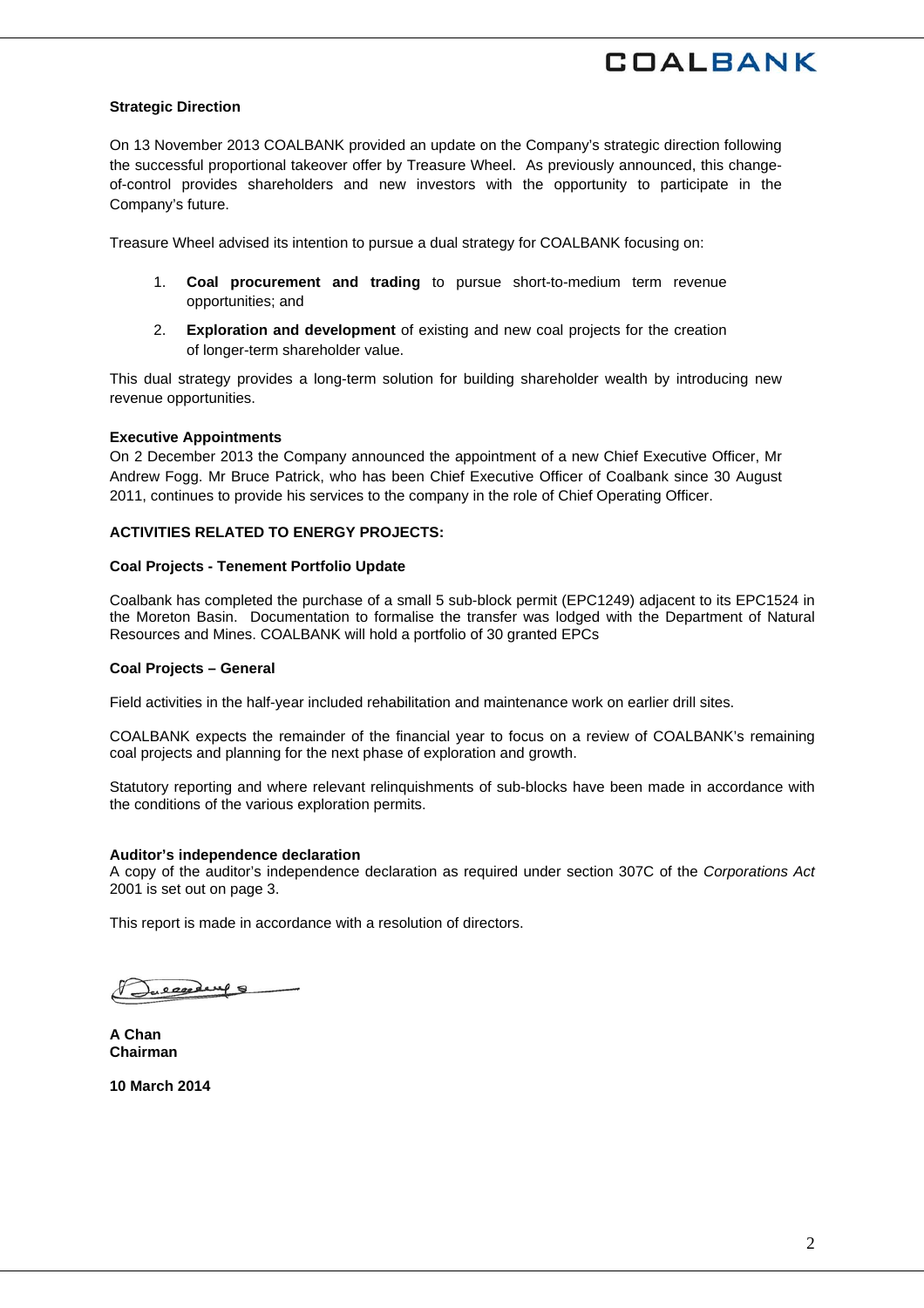

## **DECLARATION OF INDEPENDENCE BY CHRISTOPHER SKELTON TO THE DIRECTORS OF COALBANK LIMITED**

As lead auditor for the review of COALBANK Limited for the half-year ended 31 December 2013, I declare that, to the best of my knowledge and belief, there have been:

- 1. No contraventions of the auditor independence requirements of the *Corporations Act 2001* in relation to the review; and
- 2. No contraventions of any applicable code of professional conduct in relation to the review.

This declaration is in respect of COALBANK Limited and the entities it controlled during the period.

Chin Mitts

C J Skelton Director

**BDO Audit Pty Ltd**

Brisbane, 10 March 2014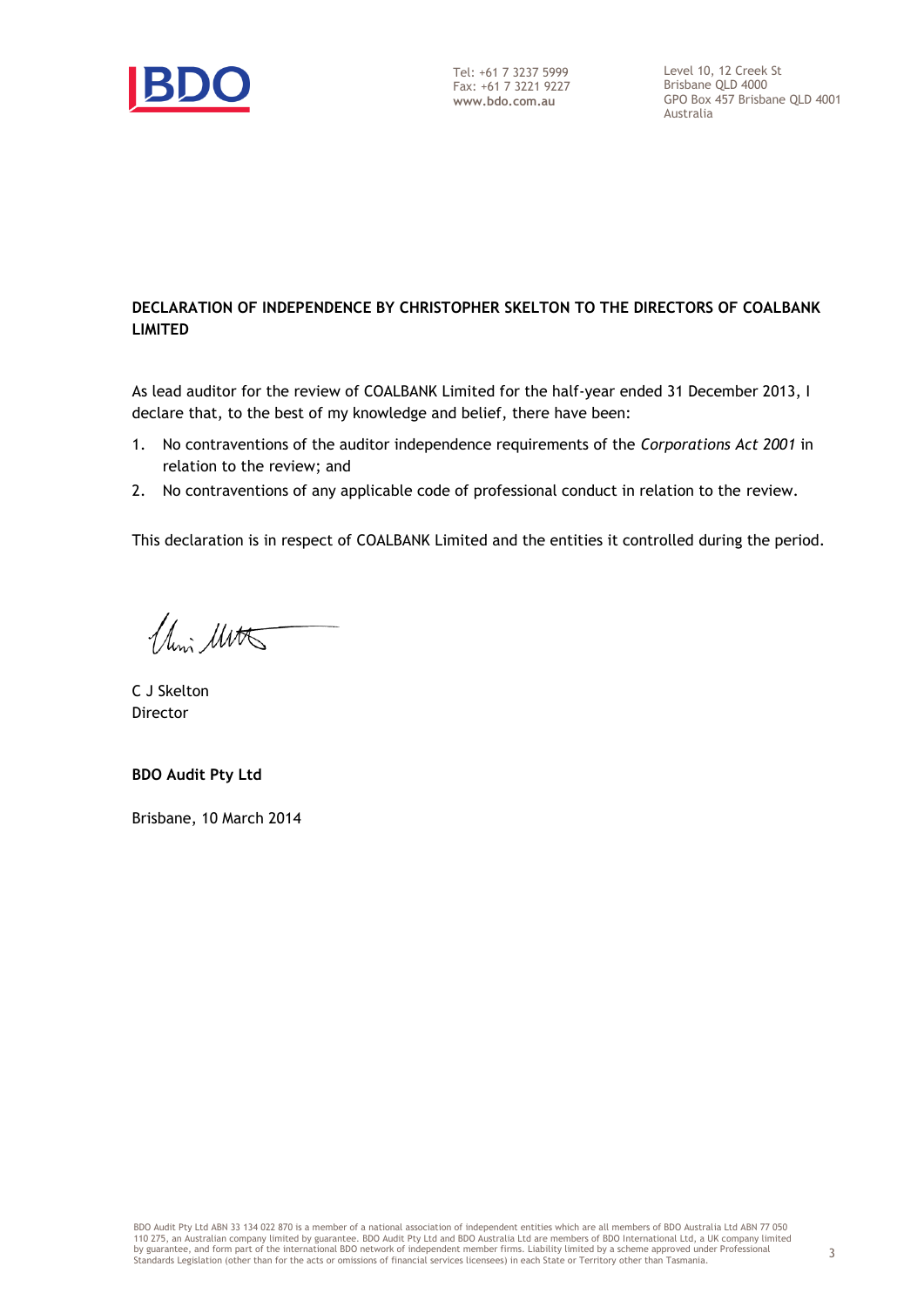## **CONSOLIDATED STATEMENT OF PROFIT OR LOSS AND OTHER COMPREHENSIVE INCOME FOR THE HALF-YEAR ENDED 31 DECEMBER 2013**

|                                                                                                                                                                                                                                                                                                                       | 2013<br>S                                                       | Half-year<br>2012                                                                                                   |
|-----------------------------------------------------------------------------------------------------------------------------------------------------------------------------------------------------------------------------------------------------------------------------------------------------------------------|-----------------------------------------------------------------|---------------------------------------------------------------------------------------------------------------------|
| Revenue                                                                                                                                                                                                                                                                                                               | 13,551                                                          | 13,590                                                                                                              |
| Other income                                                                                                                                                                                                                                                                                                          | 1,534                                                           |                                                                                                                     |
| Professional services expenses<br>Loss on disposal of subsidiary<br>Tenement expenditure written off<br>Finance costs<br>Revaluation of financial liabilities at fair value through profit or loss<br>Corporate overhead expenses<br>Depreciation expenses<br>Directors' remuneration<br>Share based payments expense | (423, 042)<br>(166, 875)<br>(290, 613)<br>(4, 157)<br>(19, 394) | (110, 949)<br>(918, 197)<br>(11, 624)<br>(302, 035)<br>999,987<br>(319, 413)<br>(8,679)<br>(209, 900)<br>(154, 893) |
| Loss before income tax<br>Income tax expense                                                                                                                                                                                                                                                                          | (888,996)                                                       | (1,022,113)                                                                                                         |
| Loss from continuing operations<br>Profit from discontinued operations (refer note 11)                                                                                                                                                                                                                                | (888,996)<br>1,335,555                                          | (1,022,113)                                                                                                         |
| Net profit (loss) for the half-year                                                                                                                                                                                                                                                                                   | 446,559                                                         | (1,022,113)                                                                                                         |
| Other comprehensive income<br>Other comprehensive income for the period, net of tax                                                                                                                                                                                                                                   |                                                                 |                                                                                                                     |
| Total comprehensive income / (loss) attributable to the owners<br>of COALBANK Limited                                                                                                                                                                                                                                 | 446,559<br>=======                                              | (1,022,113)<br>=======                                                                                              |
|                                                                                                                                                                                                                                                                                                                       | <b>Cents</b>                                                    | Cents                                                                                                               |
| Loss per share for loss from continuing operations attributable to<br>the ordinary equity holders of COALBANK Limited:<br>Basic earnings per share<br>Diluted earnings per share<br>Profit / (loss) per share for profit / (loss) attributable to the ordinary equity holders<br>of COALBANK Limited:                 | (0.1)<br>(0.1)                                                  | (0.1)<br>(0.1)                                                                                                      |
| Basic earnings per share<br>Diluted earnings per share                                                                                                                                                                                                                                                                | 0.0<br>0.0                                                      | (0.1)<br>(0.1)                                                                                                      |

The above consolidated statement of profit or loss and other comprehensive income should be read in conjunction with the accompanying notes.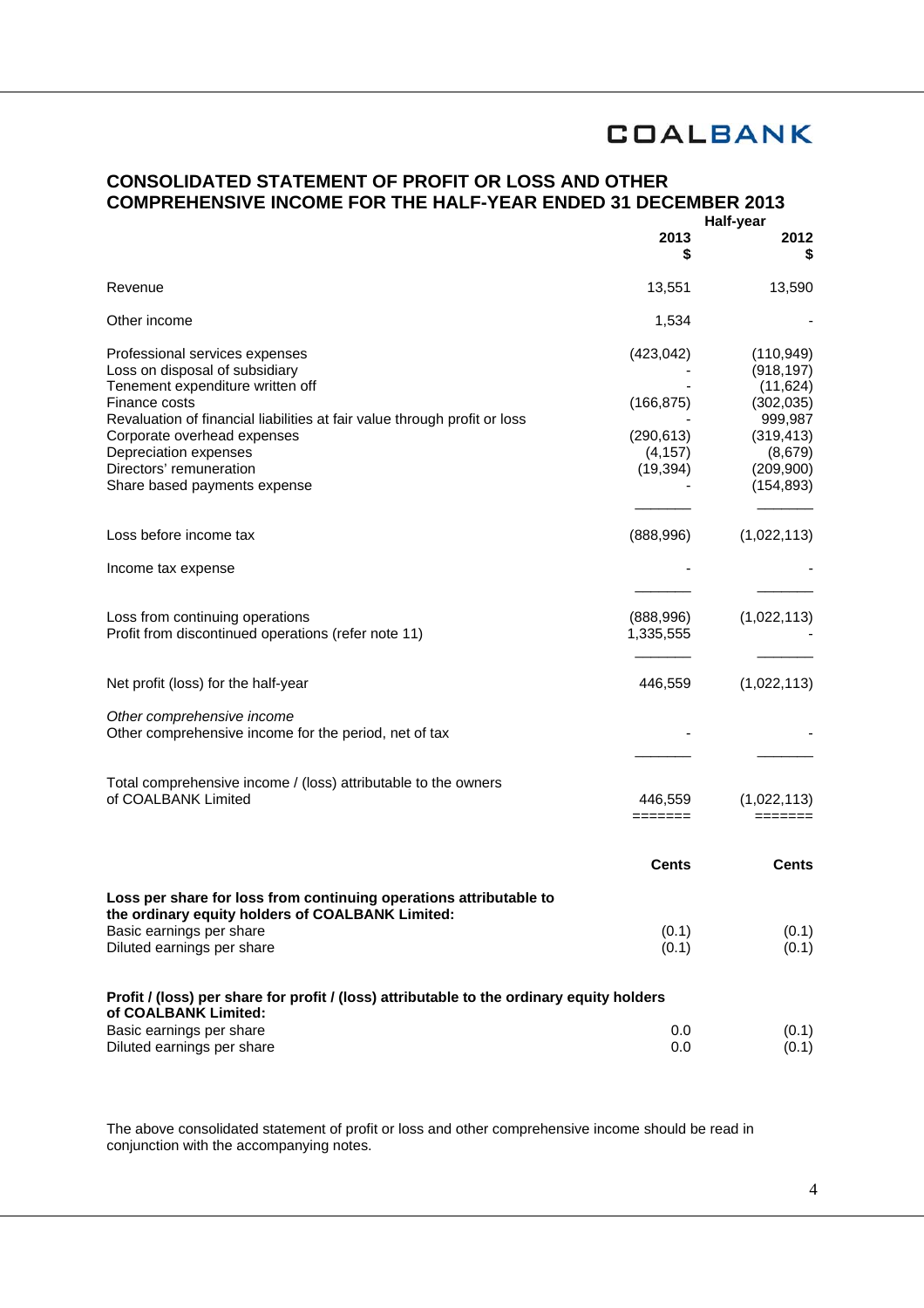## **CONSOLIDATED BALANCE SHEET AS AT 31 DECEMBER 2013**

|                                                  | <b>Notes</b> | 31 December<br>2013<br>\$ | 30 June<br>2013<br>5    |
|--------------------------------------------------|--------------|---------------------------|-------------------------|
| <b>ASSETS</b>                                    |              |                           |                         |
| <b>Current assets</b>                            |              |                           |                         |
| Cash and cash equivalents<br>Receivables         |              | 576,268<br>209,997        | 907,773<br>135,456      |
| <b>Total current assets</b>                      |              |                           |                         |
|                                                  |              | 786,265                   | 1,043,229               |
| <b>Non-current assets</b>                        |              |                           |                         |
| Plant and equipment                              |              | 20,970                    | 30,093                  |
| Available-for-sale financial assets              |              | 450,000                   | 450,000                 |
| Exploration and evaluation assets                |              | 19,684,260                | 20,005,214              |
| Other assets                                     |              | 78,000                    | 108,500                 |
| Total non-current assets                         |              | 20,233,230                | 20,593,807              |
| <b>Total assets</b>                              |              | 21,019,495                | 21,637,036              |
|                                                  |              | =========                 | =========               |
| <b>LIABILITIES</b><br><b>Current liabilities</b> |              |                           |                         |
| Trade and other payables                         |              | 238,026                   | 469,041                 |
| <b>Borrowings</b>                                | 6            | 1,774,151                 |                         |
| Other                                            |              |                           | 1,000,000               |
| <b>Total current liabilities</b>                 |              | 2,012,177                 | 1,469,041               |
| <b>Non-current liabilities</b>                   |              |                           |                         |
| Other financial liabilities                      | 5            | 1,500,000                 | 1,500,000               |
| <b>Borrowings</b>                                | 6            |                           | 1,867,400               |
| Derivative liability                             | 6            |                           | 706                     |
| Total non-current liabilities                    |              | 1,500,000                 | 3,368,106               |
|                                                  |              |                           |                         |
| <b>Total liabilities</b>                         |              | 3,512,177                 | 4,837,147               |
|                                                  |              | ========                  | ========                |
| <b>Net assets</b>                                |              | 17,507,318<br>=========   | 16,799,889<br>========= |
| <b>EQUITY</b>                                    |              |                           |                         |
| Contributed equity                               |              | 61,053,012                | 60,792,142              |
| Reserves                                         |              | 3,528,043                 | 3,528,043               |
| <b>Accumulated losses</b>                        |              | (47,073,737)              | (47,520,296)            |
|                                                  |              |                           |                         |
| <b>Total equity</b>                              |              | 17,507,318                | 16,799,889              |
|                                                  |              | =========                 | =========               |

The above consolidated balance sheet should be read in conjunction with the accompanying notes.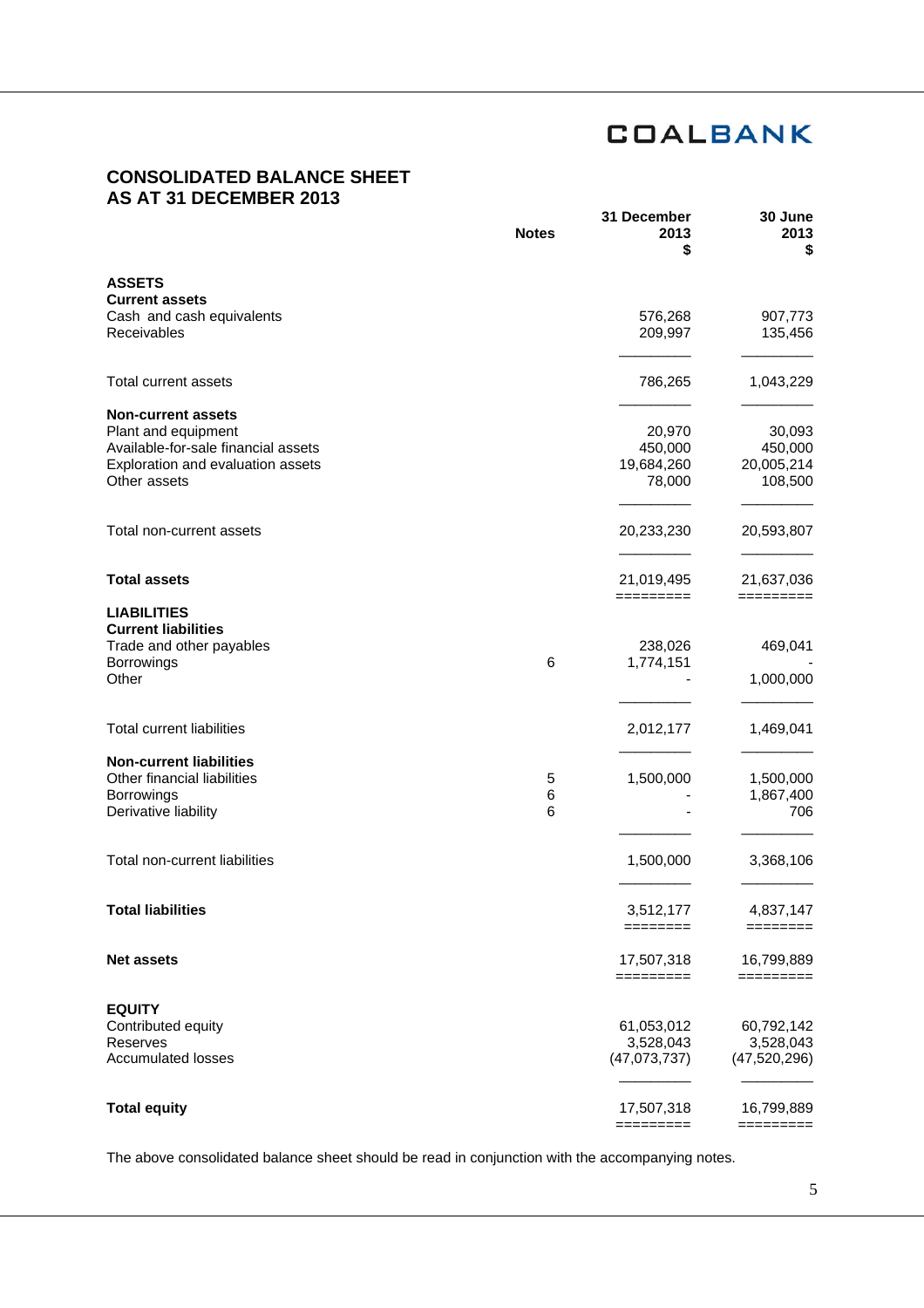## **CONSOLIDATED STATEMENT OF CHANGES IN EQUITY FOR THE HALF-YEAR ENDED 31 DECEMBER 2013**

|                                                                                      | <b>Issued capital</b><br>\$ | <b>Accumulated</b><br><b>losses</b><br>\$ | <b>Share based</b><br>payments<br>reserve<br>\$ | <b>Total</b><br>\$        |
|--------------------------------------------------------------------------------------|-----------------------------|-------------------------------------------|-------------------------------------------------|---------------------------|
| Balance at 1 July 2012<br>Loss for the period<br>Other comprehensive income          | 59,627,384                  | (23, 778, 119)<br>(1,022,113)             | 3,360,119                                       | 39,209,384<br>(1,022,113) |
| <b>Total comprehensive income</b>                                                    |                             | (1,022,113)                               |                                                 | (1,022,113)               |
| Transactions with owners in<br>their capacity as owners:                             |                             |                                           |                                                 |                           |
| Issue of share capital, net of<br>transaction costs<br>Non-cash share based payments | 1,164,758                   |                                           | 154,893                                         | 1,164,758<br>154,893      |
| Sub total                                                                            | 1,164,758                   | (1,022,113)                               | 154,893                                         | 297,538                   |
| <b>Balance at 31 December 2012</b>                                                   | 60,792,142                  | (24,800,232)                              | 3,515,012                                       | 39,506,922                |
| Balance at 1 July 2013<br>Profit for the period<br>Other comprehensive income        | 60,792,142                  | (47, 520, 296)<br>446,559                 | 3,528,043                                       | 16,799,889<br>446,559     |
| <b>Total comprehensive income</b>                                                    |                             | 446,559                                   |                                                 | 446,559                   |
| Transactions with owners<br>- in<br>their capacity as owners:                        |                             |                                           |                                                 |                           |
| Issue of share capital, net of<br>transaction costs<br>Value of conversion rights on |                             |                                           |                                                 |                           |
| convertible notes                                                                    | 260,870                     |                                           |                                                 | 260,870                   |
| Sub total                                                                            | 260,870                     |                                           |                                                 | 260,870                   |
| <b>Balance at 31 December 2013</b>                                                   | 61,053,012                  | (47,073,737)                              | 3,528,043                                       | 17,507,318                |

The above consolidated statement of changes in equity should be read in conjunction with the accompanying notes.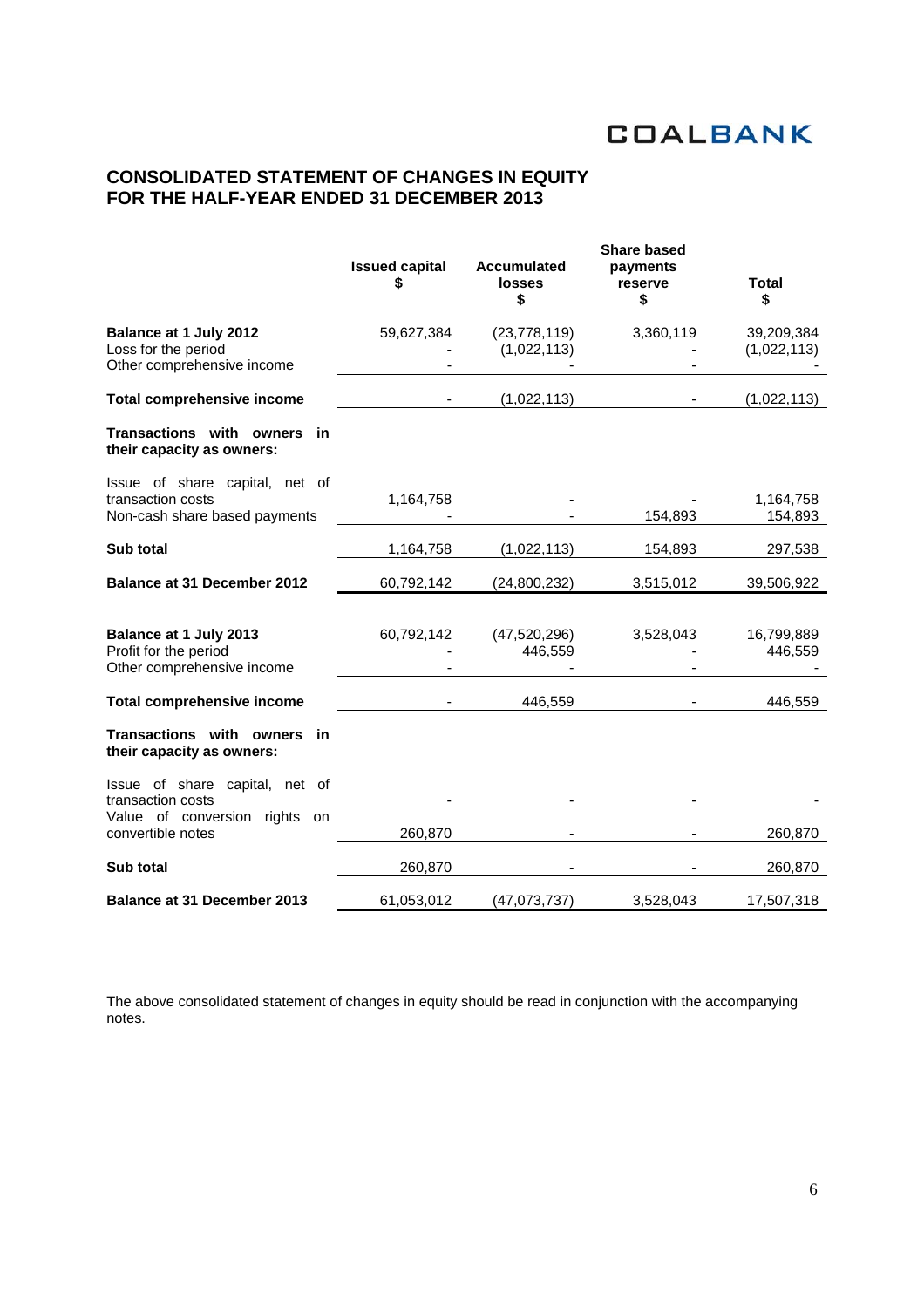## **CONSOLIDATED STATEMENT OF CASH FLOWS FOR THE HALF-YEAR ENDED 31 DECEMBER 2013**

| 2012<br>\$                     |
|--------------------------------|
|                                |
| 105,041<br>(616,083)<br>13,590 |
| (497, 452)                     |
|                                |
| (889, 433)<br>3,750            |
|                                |
| 5,300                          |
| 250,000                        |
| (630, 383)                     |
|                                |
| 1,245,524                      |
| (80, 766)                      |
|                                |
| 1,164,758                      |
| 36,923                         |
| 996,414                        |
| 1,033,337                      |
|                                |

The above consolidated statement of cash flows should be read in conjunction with the accompanying notes.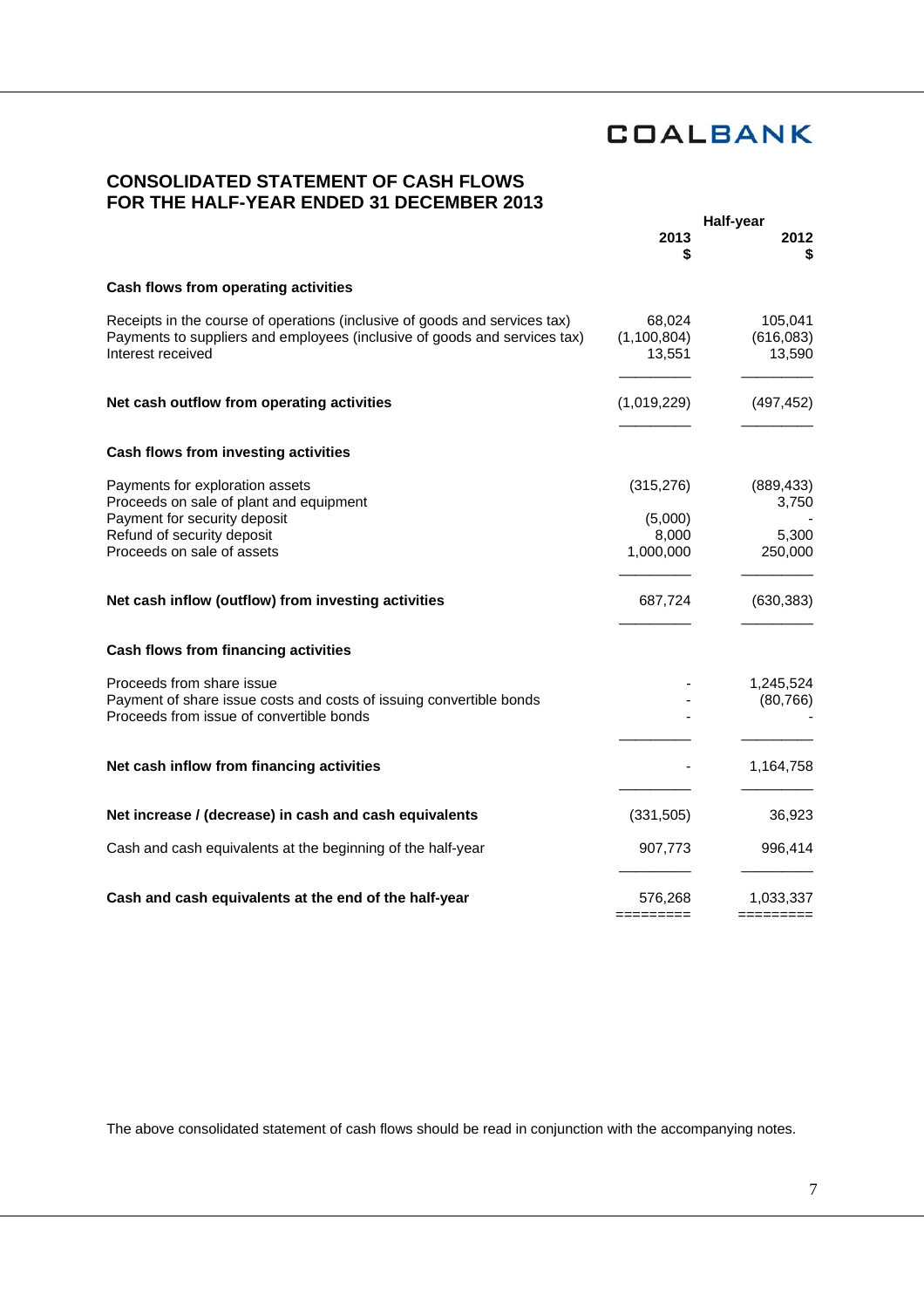## **NOTES TO THE FINANCIAL STATEMENTS FOR THE HALF-YEAR ENDED 31 DECEMBER 2013**

### **Note 1 Summary of significant accounting policies**

This condensed consolidated interim financial report for the half-year reporting period ended 31 December 2013 has been prepared in accordance with Accounting Standard AASB 134 *Interim Financial Reporting* and the *Corporations Act 2001*.

This consolidated interim financial report does not include all the notes of the type normally included in an annual financial report. Accordingly, this report is to be read in conjunction with the annual report for the year ended 30 June 2013 and any public announcements made by COALBANK Limited during the interim reporting period in accordance with the continuous disclosure requirements of the *Corporations Act 2001*.

The accounting policies and methods of computation adopted are the same as those of the most recent annual financial statements. New and revised standards have been issued by the AASB and are effective for the halfyear. No significant adjustments have been made on adoption of the standard.

The financial statements have been prepared on the going concern basis, which contemplates continuity of normal business activities and realization of assets and liabilities in the normal course of business.

#### **Going concern**

The financial statements have been prepared on the going concern basis, which contemplates continuity of normal business activities and the realization of assets and settlement of liabilities in the normal course of business.

As disclosed in the financial statements, the Group recorded a profit (including the one-off profit from discontinued operations as referred to in note 11) of \$446,559 (2012: loss \$1,022,113) and had net cash outflows from operating activities of \$1,019,229 (2012: \$497,452) for the half-year ended 31 December 2013.

The Group also has expenditure commitments of \$4,827,917 (2012: \$11,317,639) as detailed in Note 8.

The Directors acknowledge that, as in the prior year, to continue the exploration and development of the Group's exploration projects, the budgeted cash flows from operating and investing activities for the future will necessitate further capital raising. In the event that the Group is unable to raise future funding requirements, there exists a material uncertainty that may cast significant doubt on the Group's ability to continue as a going concern with the result that the Group may be required to realise their assets at amounts different to those currently recognized, settle liabilities other than in the ordinary course of business and make provisions for costs which may arise as a result of cessation or curtailment of normal business operations.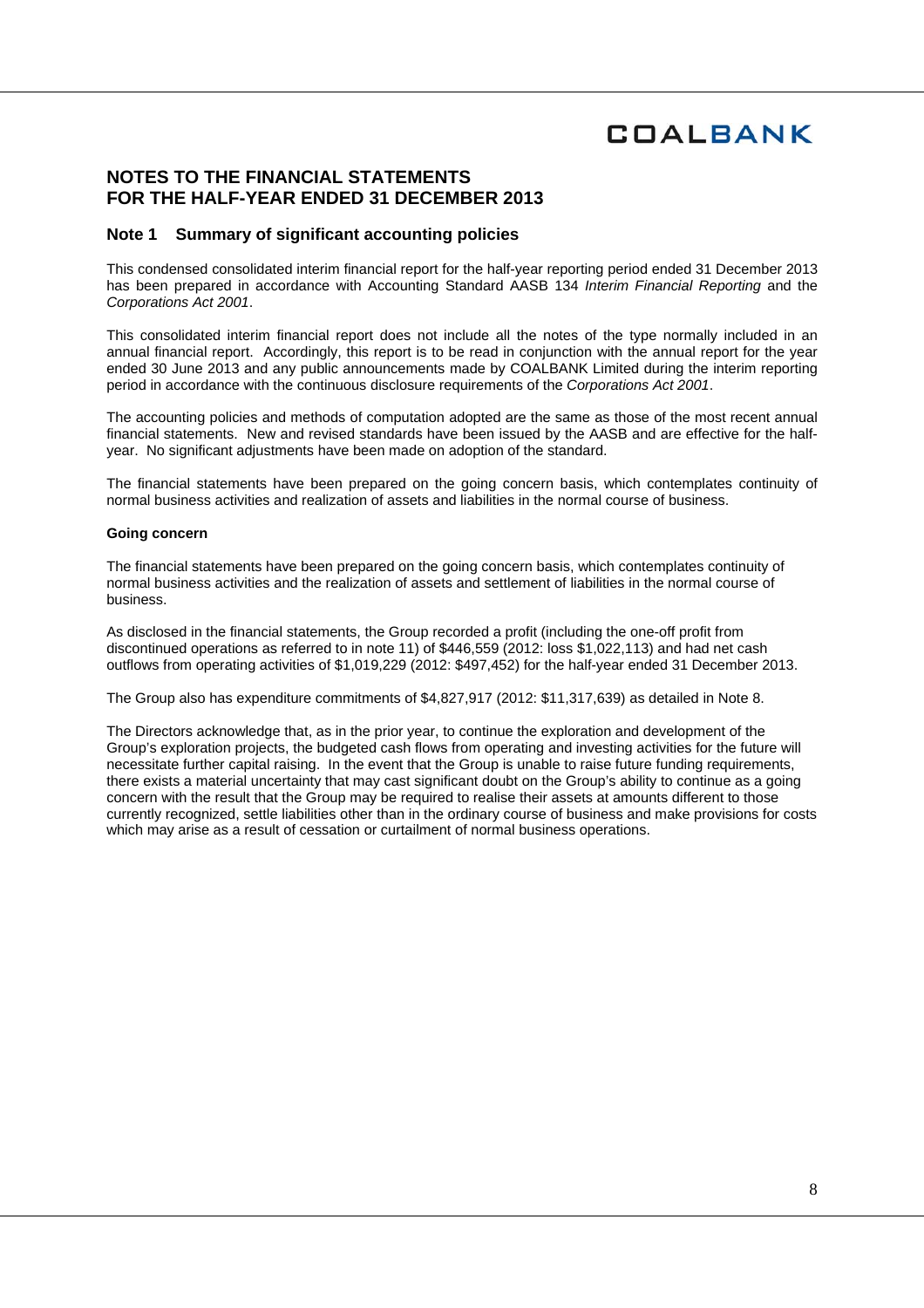## **NOTES TO THE FINANCIAL STATEMENTS FOR THE HALF-YEAR ENDED 31 DECEMBER 2013**

### **Note 2 Segment information**

#### **Description of segments**

The Group has identified its operating segments based on the internal reports that are reviewed and used by the Board of Directors in assessing performance and determining the allocation of resources. The Board of Directors carries out the role and is therefore the Chief Operating Decision Maker.

The Group is managed primarily on the basis of product category having different risk profiles and performance assessment criteria. Operating segments are therefore determined on this basis.

The consolidated entity has identified its reportable operating segments based on its internal reports that are reviewed and used by the Board of Directors in assessing performance and in determining the location of resources. It's reporting on an operating basis into the following segments. There are no inter-segment transactions.

*Coal -* Exploration for coal. *Minerals -* Exploration for base metals.

The consolidated entity operates solely within Australia. Given the current stage of the Group's activities, there is no segment revenue.

The segment information provided to the board for the reportable segments for the half-year ended 31 December 2013 is as follows:

| Half-year 2013                                                                                                                                                                      | Coal<br>\$ | <b>Minerals</b><br>\$ | Consolidated<br>\$                                                  |
|-------------------------------------------------------------------------------------------------------------------------------------------------------------------------------------|------------|-----------------------|---------------------------------------------------------------------|
| Tenement expenditure written-off                                                                                                                                                    |            |                       |                                                                     |
| Half-year 2012                                                                                                                                                                      |            |                       |                                                                     |
| Tenement expenditure written-off                                                                                                                                                    | (9,794)    | (1,830)               | (11, 624)                                                           |
| <b>Total segment assets</b>                                                                                                                                                         |            |                       |                                                                     |
| <b>31 December 2013</b><br>Segment assets<br>Cash and cash equivalents<br>Trade and other receivables<br>Plant and equipment<br>Available-for-sale financial assets<br>Total assets | 19,751,760 | 10,500                | 19,762,260<br>576,268<br>209,997<br>20,970<br>450,000<br>21,019,495 |
| 30 June 2013<br>Segment assets<br>Cash and cash equivalents<br>Trade and other receivables<br>Available-for-sale financial assets<br>Plant and equipment<br><b>Total assets</b>     | 19,565,988 | 547,726               | 20,113,714<br>907,773<br>135,456<br>450,000<br>30,093<br>21,637,036 |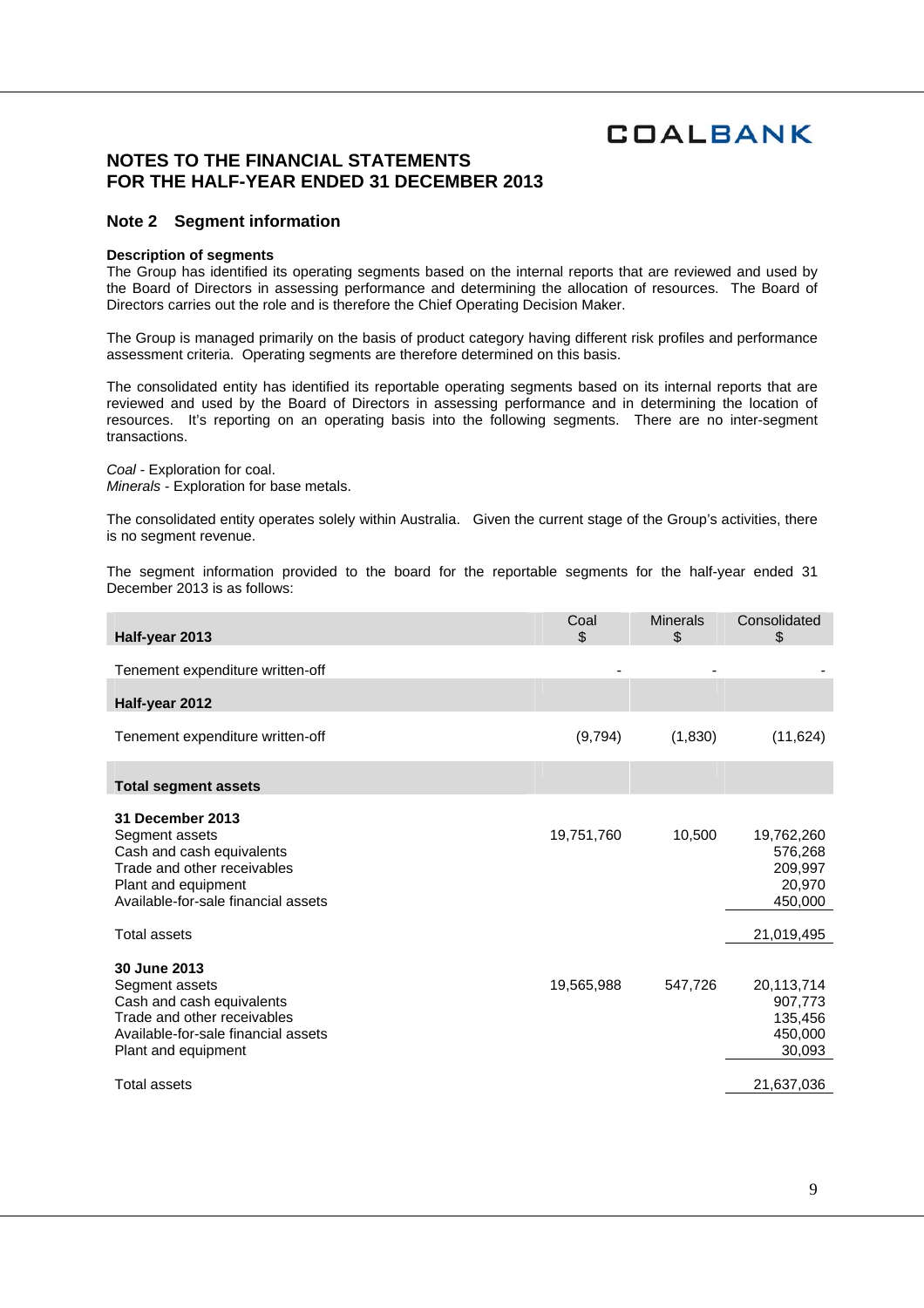## **NOTES TO THE FINANCIAL STATEMENTS FOR THE HALF-YEAR ENDED 31 DECEMBER 2013**

## **Note 2 Segment information (continued)**

| <b>Total segment liabilities</b>                                                                                                                     | Coal<br>\$ | <b>Minerals</b><br>\$ | Consolidated<br>\$                                             |
|------------------------------------------------------------------------------------------------------------------------------------------------------|------------|-----------------------|----------------------------------------------------------------|
| 31 December 2013<br>Segment liabilities<br>Trade and other payables<br>Other financial liabilities<br><b>Borrowings</b>                              | 1,256      |                       | 1,256<br>236,770<br>1,500,000<br>2,000,000                     |
| <b>Total liabilities</b>                                                                                                                             |            |                       | 3,738,026                                                      |
| 30 June 2013<br>Segment liabilities<br>Trade and other payables<br>Other<br>Other financial liabilities<br><b>Borrowings</b><br>Derivative liability | 7,041      |                       | 7,041<br>462,000<br>1,000,000<br>1,500,000<br>1,867,400<br>706 |
| <b>Total liabilities</b>                                                                                                                             |            |                       | 4,837,147                                                      |

A reconciliation to profit (loss) before income tax is provided as follows:

|                                                                           | 2013<br>\$ | 2012<br>\$  |
|---------------------------------------------------------------------------|------------|-------------|
| Tenement expenditure written off                                          |            | (11, 624)   |
| Corporate expenses / income                                               |            |             |
| Professional services expenses                                            | (423,042)  | (110, 949)  |
| Corporate overhead expenses                                               | (290,613)  | (319, 413)  |
| Depreciation expenses                                                     | (4, 157)   | (8,679)     |
| Directors' remuneration                                                   | (19, 394)  | (209, 900)  |
| Finance costs                                                             | (166,875)  | (302,035)   |
| Revaluation of financial liabilities at fair value through profit or loss |            | 999,987     |
| Profit (loss) on disposal of assets                                       | 1,335,555  | (918,197)   |
| Share based payments expense                                              |            | (154, 893)  |
| Interest income                                                           | 13,551     | 13.590      |
| Other income                                                              | 1,534      |             |
| Profit (loss) before income tax                                           | 446,559    | (1,022,113) |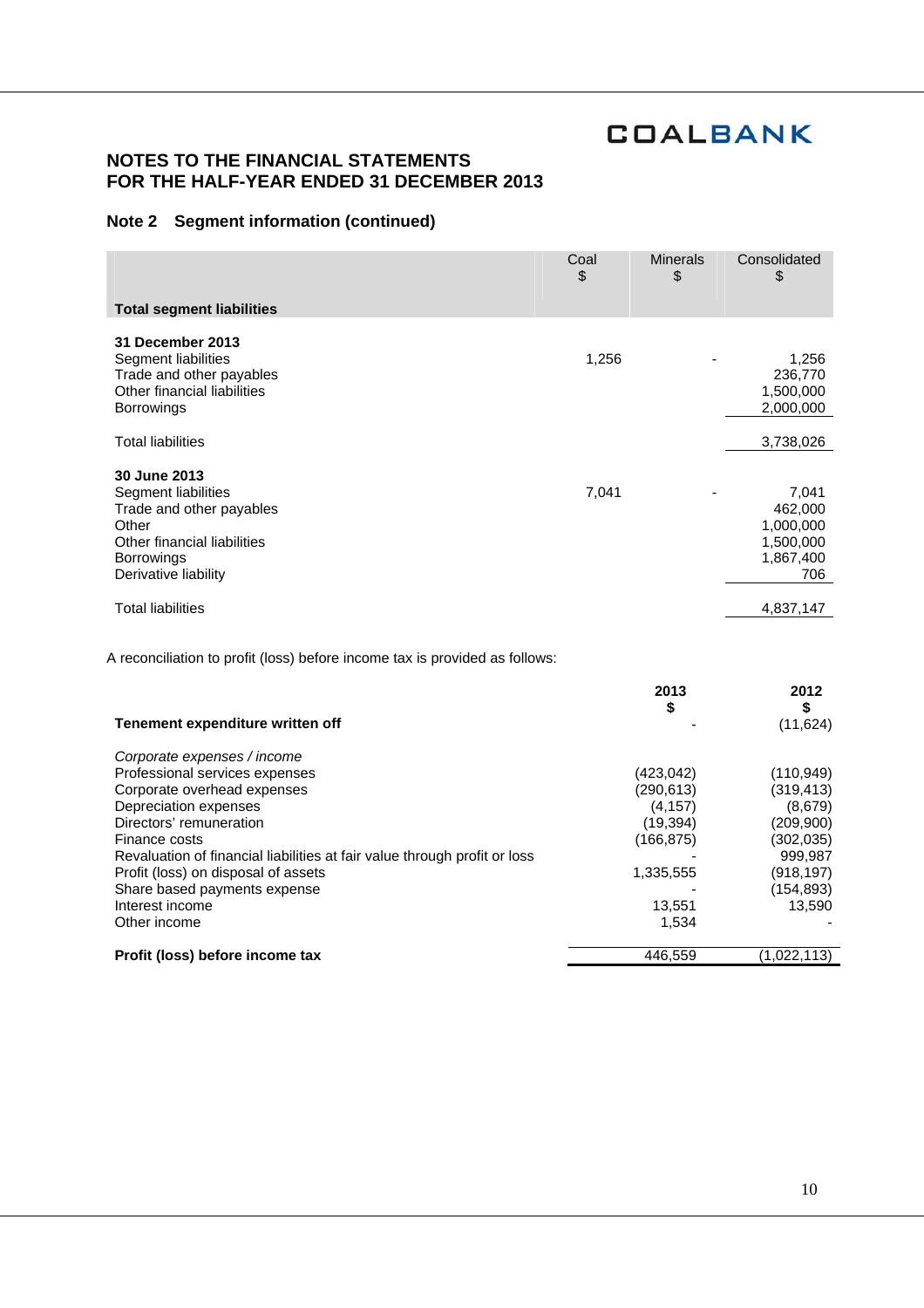## **NOTES TO THE FINANCIAL STATEMENTS FOR THE HALF-YEAR ENDED 31 DECEMBER 2013**

## **Note 3 Profit (loss) for the half-year**

|                                                                                           | Half-year |         |
|-------------------------------------------------------------------------------------------|-----------|---------|
|                                                                                           | 2013      | 2012    |
| Profit (loss) for the half-year includes the following items:                             | \$        | \$      |
| <b>Expenses</b>                                                                           |           |         |
| Finance costs<br>Unwinding of issue costs financial liabilities not at fair value through |           |         |
| profit or loss                                                                            | 67,581    | 299,894 |
| Issue costs of financial liabilities at fair value through profit or loss                 |           |         |
| Interest paid                                                                             | (706)     | 2,141   |
| Cost of refinancing                                                                       | 100,000   |         |
| Finance costs expensed                                                                    | 166.875   | 302,035 |
|                                                                                           |           |         |

## **Note 4 Fair Value of Financial Instruments**

### *Recurring Fair Value Measurements*

No financial instruments are subject to recurring fair value measurement as at the end of the reporting period. Due to their short term nature, the carrying amounts of current receivables, and current payables is assumed to approximate their fair value.

The Available for Sale Financial Assets, represent shares in an unlisted public company, Sierra Oil Limited, and as such their fair value is not disclosed as it cannot be determined reliably as there is no active market. The intention at this stage is to not dispose of the shares. The carrying amount of the shares is \$450,000 (June 2013: \$450,000).

The current borrowings of \$1,774,151 at 31 December 2013, represent the liability component of convertible notes issued as described in Note 5. The original liability recorded was determined by separating the debt and equity components of the financial instrument by discounting future cash flows using observable market data. (Level 2 in the fair value hierarchy) This liability is subsequently measured at amortised cost and due to it being current, the carrying amount is assumed to approximate fair value.

Refer to Note 5 for information in relation to the Non-Current "Other Financial Liabilities".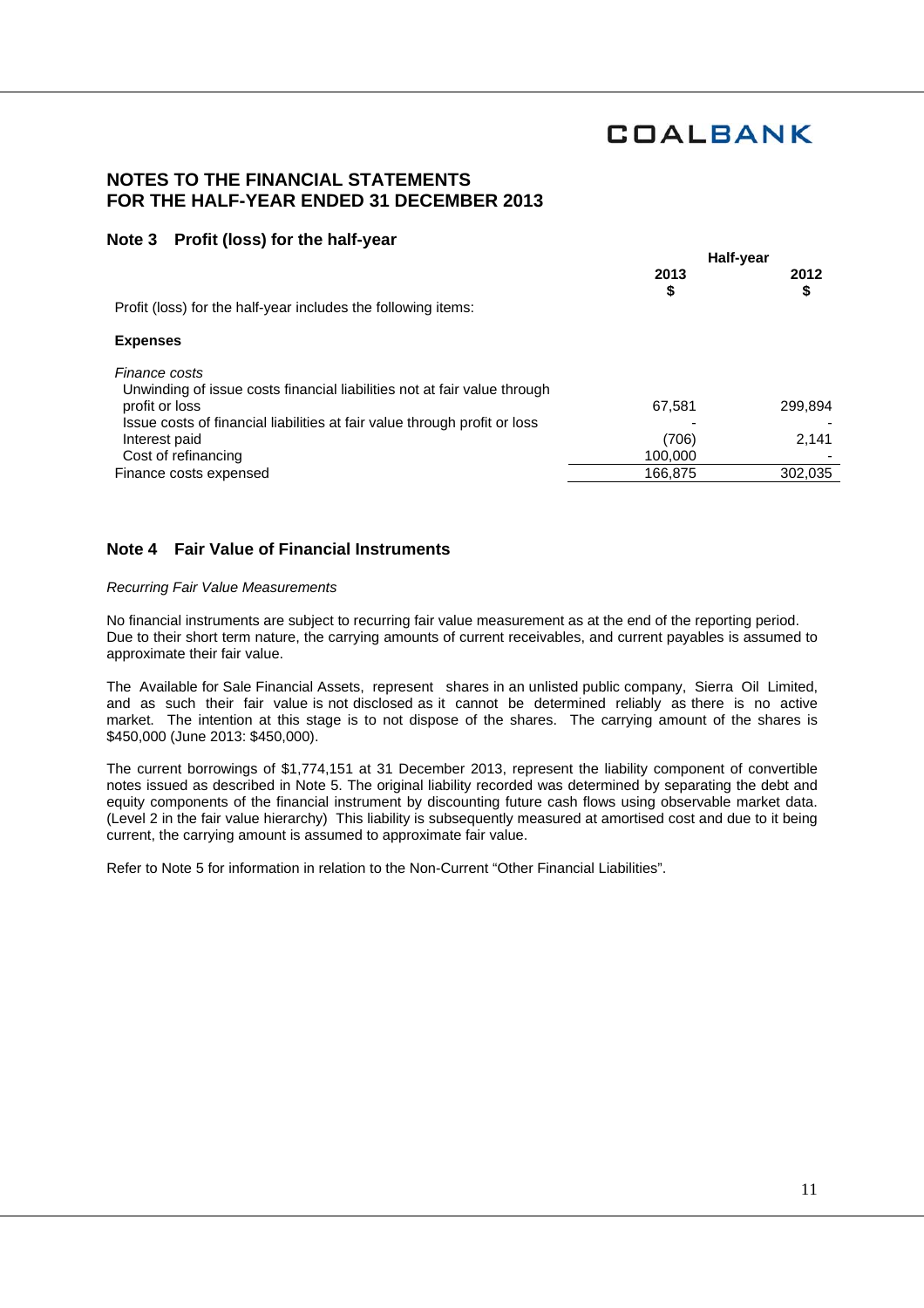## **Note 5 Non-current liabilities – Other financial liabilities**

| 30 June<br>2013<br>S | 31 December<br>2013 |
|----------------------|---------------------|
| 1.500.000            | 1.500.000           |

Other financial liabilities

The Group has a royalty agreement with Oliver Lennox-King (Lennox-King). The royalty is ranges from 1% to 2% of the gross value of coal produced from certain tenements currently held by the Group, in the areas of the Moreton Energy Coal Project in the Clarence-Moreton Basin and the Tambo Coal & Gas Project in the Upper Surat Basin.

The initial \$1.5 million received and recorded as a liability was initially recognised at fair value. Post initial recognition, the \$1.5 million received is accounted for in accordance with the Group policy for financial instruments set out in Note 1(o) of the 30 June 2013 Annual Report.

The royalty is only payable in the event of future production of coal.

There has been no movement in the balance of the liability. The Group has assessed that the fair value at the time of the initial transaction, which was at arm's length, remains a reasonable assessment of the fair value at 31 December 2013 as no changes in the underlying circumstances have occurred since. The fair value would be Level 3 in the hierarchy.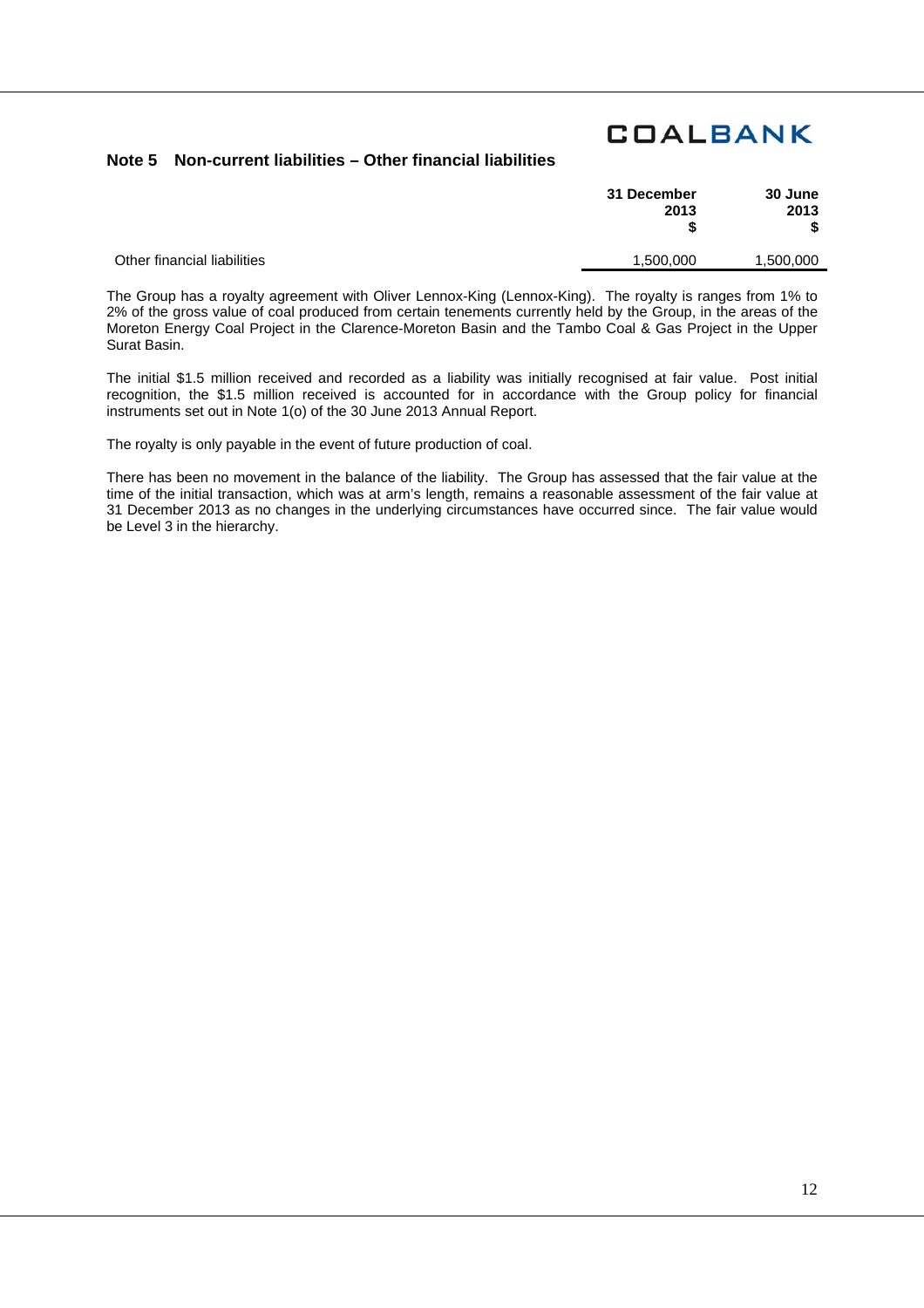## **NOTES TO THE FINANCIAL STATEMENTS FOR THE HALF-YEAR ENDED 31 DECEMBER 2013**

### **Note 6 Liabilities – Convertible bonds**

|                                                           | 31 December<br>2013 | 30 June<br>2013 |
|-----------------------------------------------------------|---------------------|-----------------|
| The carrying value of Convertible bonds are disclosed as: |                     |                 |
| Derivative liability                                      |                     | 706             |
| Borrowings                                                | 1,774,151           | 1,867,400       |
|                                                           | 1,774,151           | 1,868,106       |

On 13 November 2013 the group refinanced its convertible notes. The 380 convertible notes that were on issued for \$1,900,000 and convertible into ordinary shares in the parent entity were replaced with one convertible note that has been issued for \$2,000,000. The initial term of the note is 12 months at which time the note is to be either repaid in cash or converted into 128,000,000 ordinary shares in the parent entity. The holder of the convertible note is Treasure Wheel Global Limited. The discount rate applied in determining the cost and equity components of the financial instrument was 15%.

| <b>Borrowings</b>                                                                                                                            | 31 December<br>2013<br>\$ | 30 June 2013                      |
|----------------------------------------------------------------------------------------------------------------------------------------------|---------------------------|-----------------------------------|
| Face value of notes issued<br>Derivative liability – fair value initially recognized<br>Other equity securities - value of conversion rights | 2,000,000<br>(260,870)    | 1,900,000<br>(1,139,198)          |
| Issue costs<br>Unwinding of discount                                                                                                         | 1,739,130<br>35,021       | 760,802<br>(50, 603)<br>1,157,201 |
| Current liability (31/12/13) / Non-current liability (30/6/13)                                                                               | 1,774,151                 | 1,867,400                         |

| Derivative liability                | S           |
|-------------------------------------|-------------|
| Fair value initially recognised     | 1,139,198   |
| Fair value movement to 30 June 2013 | (1,138,492) |
| Carrying value at 30 June 2013      | 706         |
| Termination of convertible note     | (706)       |
| Carrying value at 31 December 2013  |             |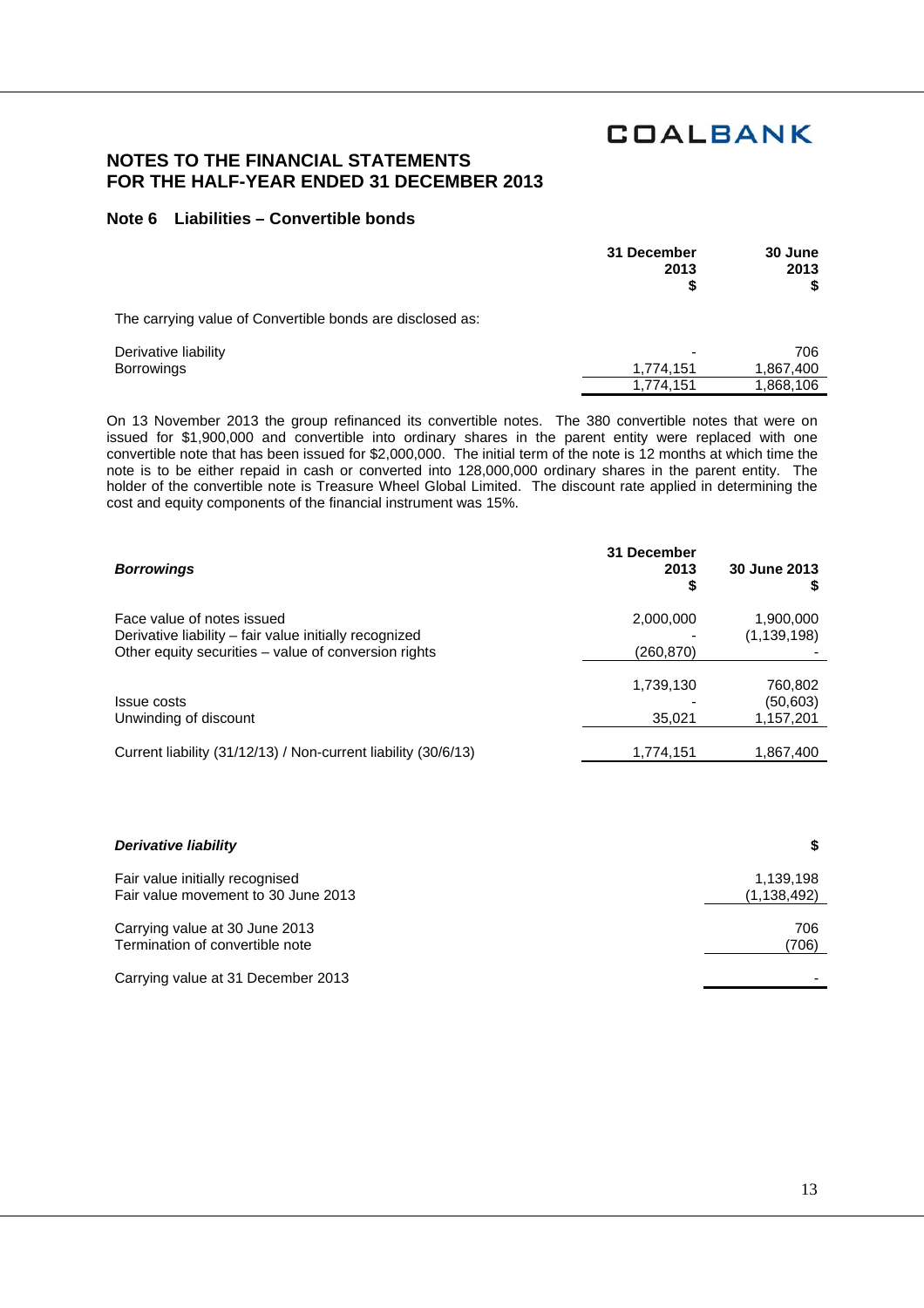## **NOTES TO THE FINANCIAL STATEMENTS FOR THE HALF-YEAR ENDED 31 DECEMBER 2013**

## **Note 7 Equity securities issued**

|                                                                                                                                                                                                                                                                    | Half-year             |                         | Half-year  |                                   |
|--------------------------------------------------------------------------------------------------------------------------------------------------------------------------------------------------------------------------------------------------------------------|-----------------------|-------------------------|------------|-----------------------------------|
|                                                                                                                                                                                                                                                                    | 2013<br><b>Shares</b> | 2012<br><b>Shares</b>   | 2013<br>\$ | 2012<br>\$                        |
| Issues of ordinary shares during the half-year<br>Shares issued to sophisticated investors<br>Shares issued under share purchase plan<br>Shares issued on exercise of performance rights<br>Value of conversion rights - Convertible notes<br>Share issue expenses | 8,250,000             | 27,017,173<br>5,759,769 | 260,870    | 1,026,652<br>218,871<br>(80, 765) |
| Net increase in contributed equity                                                                                                                                                                                                                                 | 8,250,000             | 32,776,942              | 260,870    | 1,164,758                         |
|                                                                                                                                                                                                                                                                    |                       | 2013<br><b>Options</b>  | Half-year  | 2012<br><b>Options</b>            |
| Movement in options during the half-year<br>Options exercised<br>Options lapsed                                                                                                                                                                                    |                       | (47,000,000)            |            |                                   |
|                                                                                                                                                                                                                                                                    |                       | (47,000,000)            |            |                                   |
|                                                                                                                                                                                                                                                                    |                       | 2013<br><b>Rights</b>   | Half-year  | 2012<br><b>Rights</b>             |
| Movement in performance rights during the half-<br>year                                                                                                                                                                                                            |                       |                         |            |                                   |
| Performance rights exercised<br>Performance rights expired                                                                                                                                                                                                         |                       | (8,250,000)             |            |                                   |
|                                                                                                                                                                                                                                                                    |                       | (8,250,000)             |            |                                   |
| <b>Commitments for expenditure</b><br>Note 8                                                                                                                                                                                                                       |                       | 31 December             | 2013<br>\$ | 30 June<br>2013<br>\$             |
| <b>Exploration commitments</b><br>Commitments as at 31 December 2013 for payments under exploration<br>permits for minerals in existence at the reporting date but not<br>recognised as liabilities is as follows:                                                 |                       | 4,827,917               |            | 9,341,389                         |

So as to maintain current rights to tenure of various exploration tenements, the Group will be required to outlay amounts in respect of tenement exploration expenditure commitments. These outlays, which arise in relation to granted tenements are noted above. The outlays may be varied from time to time, subject to approval of the relevant government departments, and may be relieved if a tenement is relinquished.

Exploration commitments are calculated on the assumption that each of the tenements will be held for its full term. However, commitments may decrease materially as exploration advances and ground that is shown to be unprospective is progressively surrendered. Expenditure commitments on prospective ground will be met out of existing funds, joint ventures, farm-outs, and new capital raisings.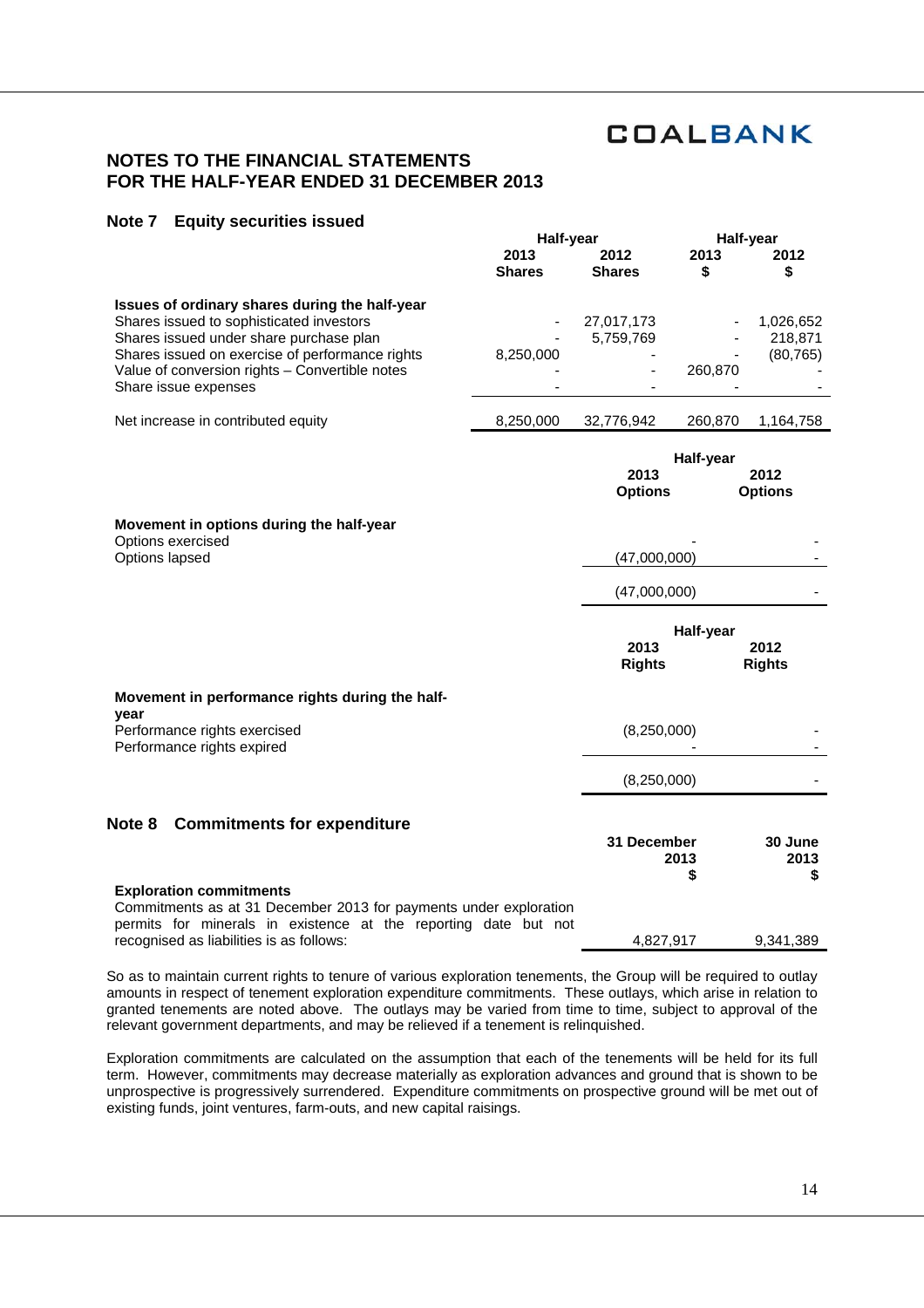## **NOTES TO THE FINANCIAL STATEMENTS FOR THE HALF-YEAR ENDED 31 DECEMBER 2013**

### **Note 9 Contingent liabilities**

There have been no changes in contingent liabilities or contingent assets since the end of the previous annual reporting period.

### **Note 10 Events subsequent to reporting date**

### **Note 11 Discontinued operation**

#### **(a) Description**

On 20 November 2013 the Group disposed of its wholly owned subsidiary, Harvest Metals Pty Ltd, along with its Biloela South, Coalbank South and Chinchilla East EPC's to Treasure Wheel Global Limited for \$2,000,000.

Financial information relating to the assets sold for the period to the date of disposal is set out below.

#### **(b) Financial performance and cash flow information**

The financial performance and cash flow information presented are for the period ended 20 November 2013.

|                                                            | <b>Period ended</b><br>20 November | Half-year |
|------------------------------------------------------------|------------------------------------|-----------|
|                                                            | 2013                               | 2012      |
| Revenue                                                    |                                    |           |
| Operating expenses                                         |                                    | (1,830)   |
| (Loss) /profit before income tax                           |                                    | (1,830)   |
| Income tax expense/(credit)                                |                                    |           |
| (Loss) / profit after income tax of discontinued operation |                                    | (1,830)   |
| Profit on disposal before income tax                       | 1,335,555                          |           |
| Income tax expense                                         |                                    |           |
| Profit on disposal after income tax                        | 1,335,555                          |           |
| Profit from discontinued operation                         | 1,335,555                          | (1,830)   |
|                                                            |                                    |           |
|                                                            | <b>Period ended</b>                | Half-year |

|                                                     | 20 November |           |
|-----------------------------------------------------|-------------|-----------|
|                                                     | 2013        | 2012      |
|                                                     |             |           |
| Net cash inflow (outflow) from ordinary activities  |             |           |
| Net cash inflow (outflow) from investing activities | 18.501      | (55, 979) |
| Net cash inflow (outflow) from financing activities |             |           |
| Net increase in cash generated by the division      | 18.501      | (55,979)  |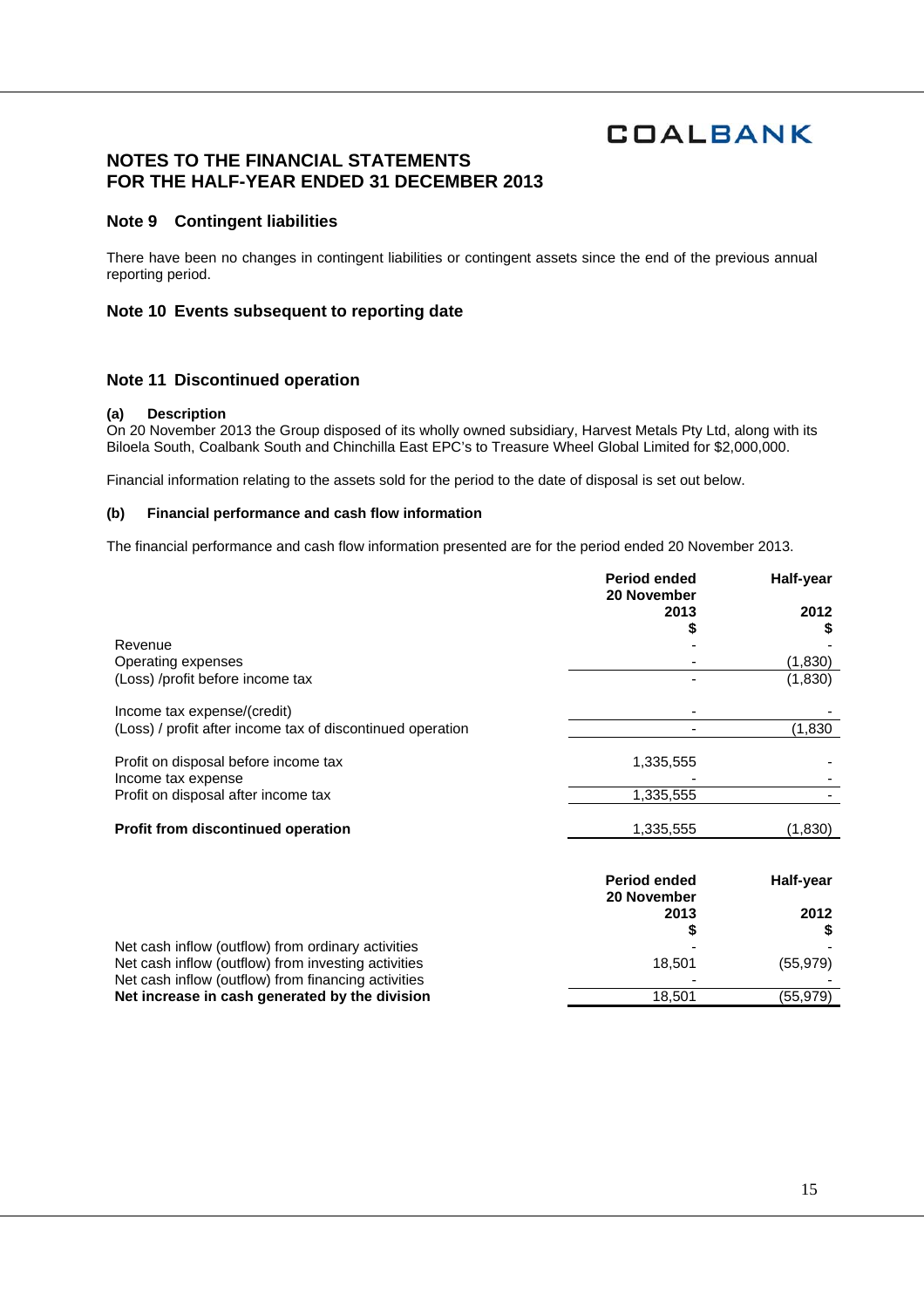## **NOTES TO THE FINANCIAL STATEMENTS FOR THE HALF-YEAR ENDED 31 DECEMBER 2013**

### **Note 11 Discontinued operation (continued)**

### **(c) Carrying amounts of assets and liabilities**

The carrying amounts of assets and liabilities as at 20 November 2013 were:

|                             | 20 November<br>2013      |
|-----------------------------|--------------------------|
|                             |                          |
| <b>Exploration assets</b>   | 639,445                  |
| Security deposits           | 25,000                   |
| <b>Total assets</b>         | 664,445                  |
| Other financial liabilities | $\overline{\phantom{0}}$ |
| <b>Total liabilities</b>    |                          |
| <b>Net assets</b>           | 664,445                  |

### **(d) Details of the sale of the division**

|                                                                      | Half-year  |            |
|----------------------------------------------------------------------|------------|------------|
|                                                                      | 2013<br>\$ | 2012<br>\$ |
| Consideration received or receivable:<br>Cash                        | 2,000,000  |            |
| Total disposal consideration                                         | 2,000,000  |            |
| Costs associated with the sale<br>Carrying amount of net assets sold | 664.445    |            |
| Profit on sale before income tax                                     | 1,335,555  |            |
| Income tax expense                                                   |            |            |
| Profit on sale after income tax                                      | 1,335,555  |            |

### **Note 12 Related parties**

#### **Parent entities**

The parent entity within the group is COALBANK Limited. The ultimate parent entity and ultimate controlling party is Treasure Wheel Global Limited which at 31 December 2013 owned 62.3% (2012: nil%).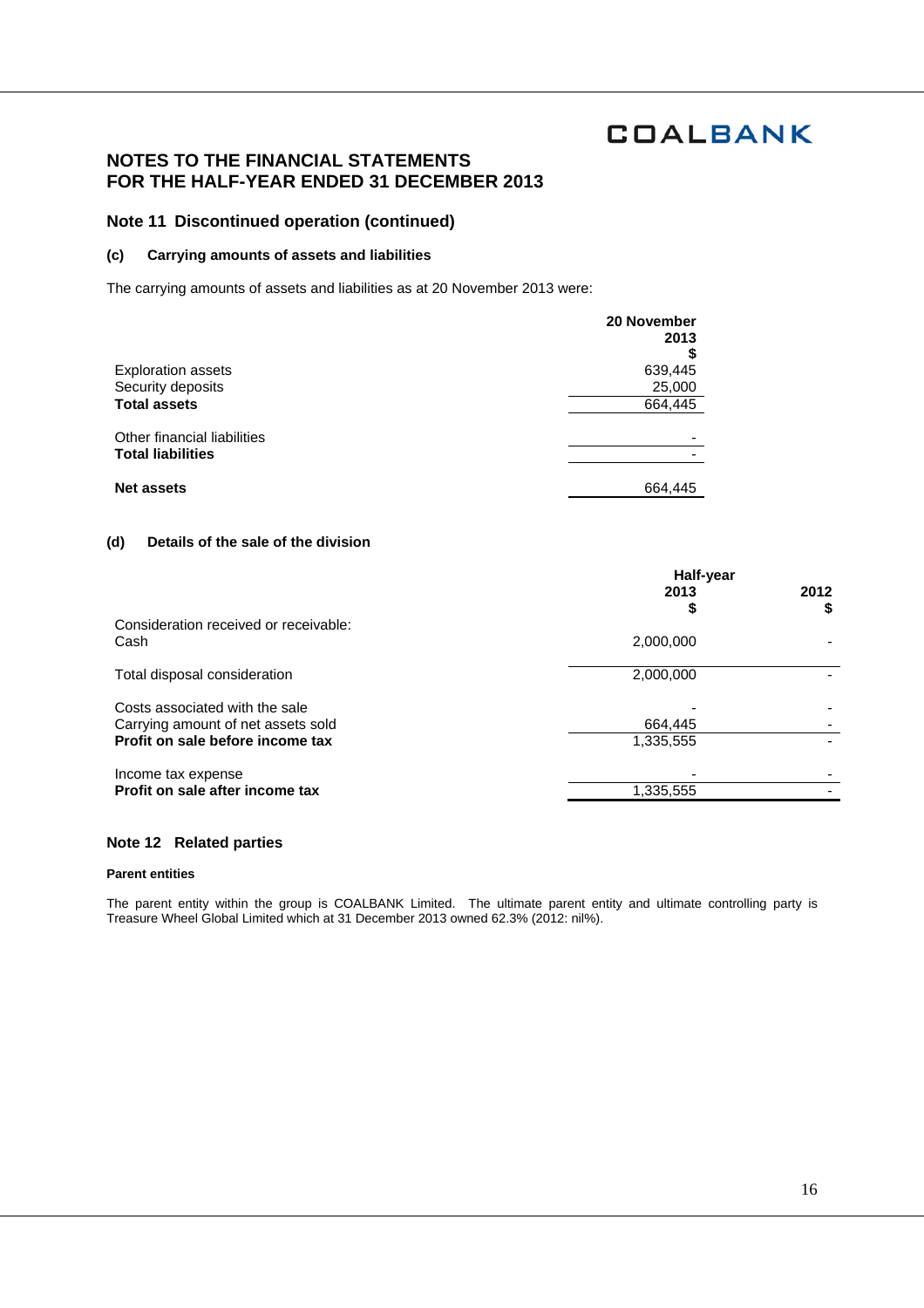## **DIRECTORS' DECLARATION**

In the directors' opinion:

- (a) the attached financial statements and notes are in accordance with the *Corporations Act 2001,* including: (i) complying with Accounting Standard AASB 134 Interim Financial Reporting, the *Corporations Regulations 2001* and other mandatory professional reporting requirements, and (ii) giving a true and fair view of the group's financial position as at 31 December 2013 and of its performance for the half-year ended on that date, and
- (b) there are reasonable grounds to believe that COALBANK Limited will be able to pay its debts as and when they become due and payable.

This declaration is made in accordance with a resolution of the directors.

eased of

A Chan Chairman

Brisbane 10 March 2014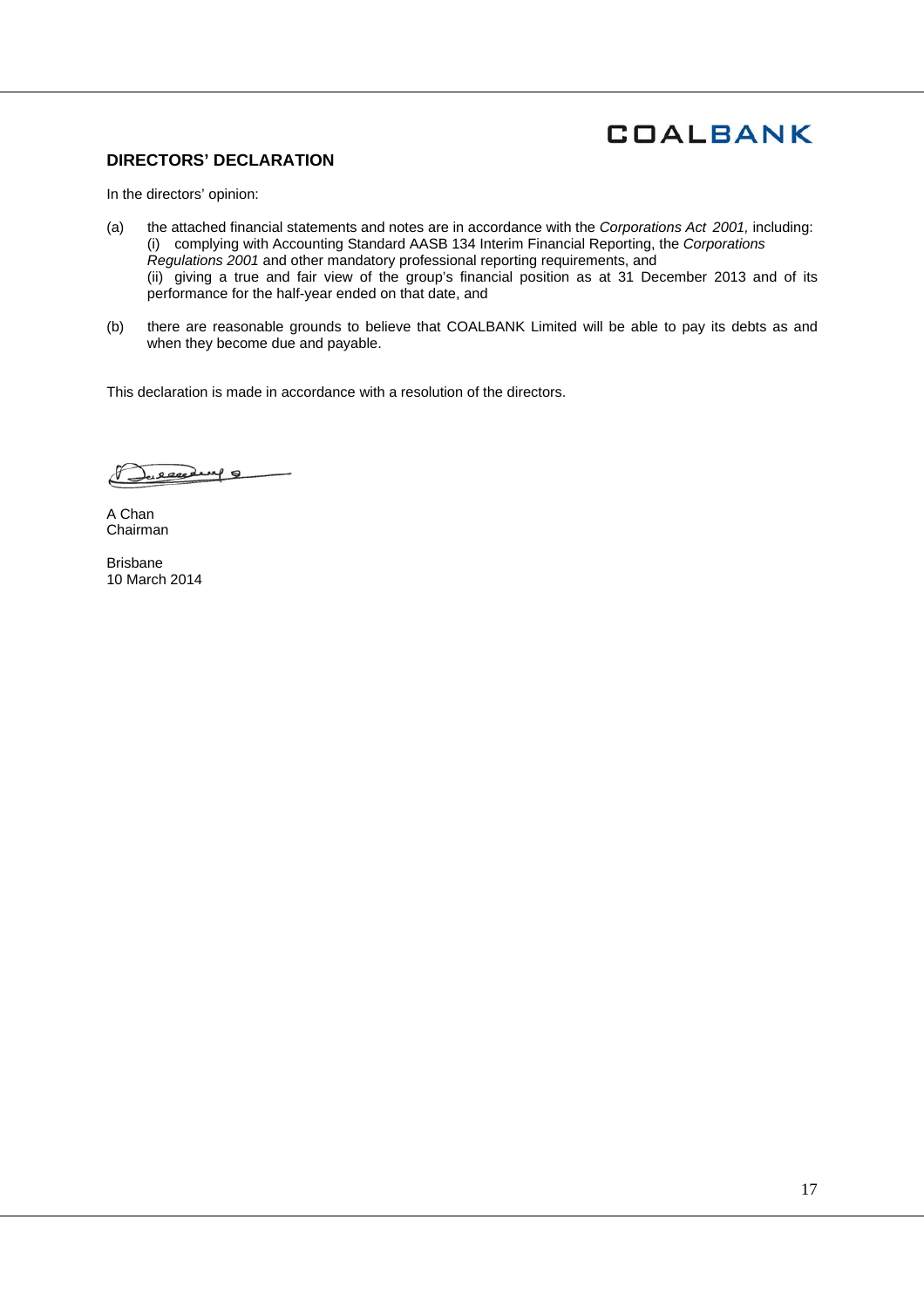

Level 10, 12 Creek St Brisbane QLD 4000 GPO Box 457 Brisbane QLD 4001 Australia

## **INDEPENDENT AUDITOR'S REVIEW REPORT**

To the members of COALBANK Limited

## **Report on the Half-Year Financial Report**

We have reviewed the accompanying half-year financial report of COALBANK Limited, which comprises the consolidated balance sheet as at 31 December 2013, the consolidated statement of profit or loss and other comprehensive income, the consolidated statement of changes in equity and the consolidated statement of cash flows for the half-year ended on that date, notes comprising a statement of accounting policies and other explanatory information, and the directors' declaration of the consolidated entity comprising the company and the entities it controlled at the half-year's end or from time to time during the half-year.

## **Directors' Responsibility for the Half-Year Financial Report**

The directors of the company are responsible for the preparation of the half-year financial report that gives a true and fair view in accordance with Australian Accounting Standards and the *Corporations Act 2001* and for such internal control as the directors determine is necessary to enable the preparation of the half-year financial report that is free from material misstatement, whether due to fraud or error.

## **Auditor's Responsibility**

Our responsibility is to express a conclusion on the half-year financial report based on our review. We conducted our review in accordance with Auditing Standard on Review Engagements ASRE 2410 *Review of a Financial Report Performed by the Independent Auditor of the Entity*, in order to state whether, on the basis of the procedures described, we have become aware of any matter that makes us believe that the half-year financial report is not in accordance with the *Corporations Act 2001* including: giving a true and fair view of the consolidated entity's financial position as at 31 December 2013 and its performance for the half-year ended on that date; and complying with Accounting Standard AASB 134 *Interim Financial Reporting* and the *Corporations Regulations 2001*. As the auditor of COALBANK Limited, ASRE 2410 requires that we comply with the ethical requirements relevant to the audit of the annual financial report.

A review of a half-year financial report consists of making enquiries, primarily of persons responsible for financial and accounting matters, and applying analytical and other review procedures. A review is substantially less in scope than an audit conducted in accordance with Australian Auditing Standards and consequently does not enable us to obtain assurance that we would become aware of all significant matters that might be identified in an audit. Accordingly, we do not express an audit opinion.

## **Independence**

In conducting our review, we have complied with the independence requirements of the *Corporations Act 2001*. We confirm that the independence declaration required by the *Corporations Act 2001,* which has been given to the directors of COALBANK Limited, would be in the same terms if given to the directors as at the time of this auditor's review report.